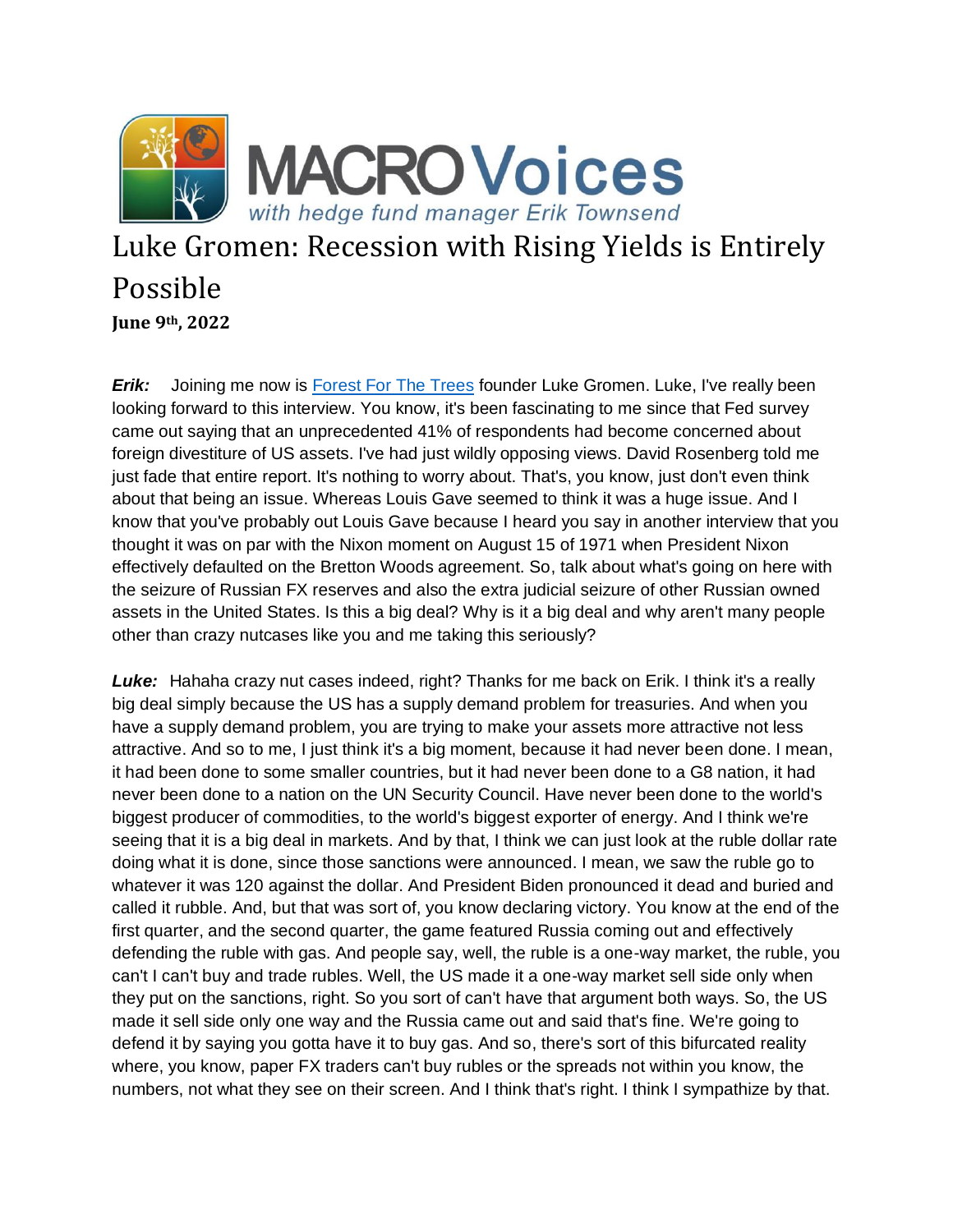But the real market, I think that the paper FX market for rubles is a sideshow, the real game is Europe buys \$150 billion a year of energy from Russia. And once the US did what it did sanctioning FX reserves and trying to trigger a collapse in the Ruble. It forced Russia to defend the Ruble. And Russia really only has one thing to defend it with and its energy. And so they defended the ruble with energy because of what was done to the FX reserves and we've seen what the ruble has done since it's trading at 60 today. It's up against the dollar, pretty notably on the year. It's the best performing currency in the world on the year. And it's really, it's a two way market. If you need gas, you're buying rubles. If you don't need gas yeah it's still a one way market, but they don't care. They're trying to defend their currency.

So I think when you look at what has happened in the markets as it relates to that, I think that all goes back to this sanction of FX reserves and the implications of that for others which is, now that that weapon has been deployed, everybody else is going to I mean, this is warfare. This is just economic warfare. And so, once your enemy or your adversary deploys a weapon, you immediately if you are smart, if you have a brain in your head, you immediately go about looking to disarm or protect yourself from that weapon. And how do you do that at the very least you stop growing your holdings of treasuries, at the very least, and you look for other alternatives. Clearly, I don't disagree with the point that there are not many other sovereign debt markets... There are no other sovereign markets that are that are as deep and liquid as a treasury market. Of course, Treasury markets had its own liquidity problems in recent years, it's only been deep and liquid at key times or anytime there's been stressed because the Feds been in there injecting liquidity, which is not exactly a great reserve asset characteristic anyway. So to me, I think what we're seeing in ruble, gas, energy geopolitics suggests it was a very big deal. And I think the ultimate outcome is kind of what I lead off with, which is, the US has a structural deficit problem, it needs more buyers of treasuries rather than less, preferably at negative real rates, actually it has to be at negative real rates with our debt levels this high and our deficit levels this high. And the US is out there advertising, hey these aren't safe, we will take them if you are a bad actor. And the reality is yeah Russia is a bad actor. But Japan was a bad actor in the 80s. The Germans were bad actors. At one point, the French were bad actors, the Israelis were bad actors, the Saudis were bad actors three years ago. So there's, you know, who's a bad actor and who's not shifts a lot. And so I think it's just going to touch off, I think, a sort of a slow, steady, relentless bid for physical gold as a reserve asset or a redeployment of surpluses into productive things, right. So instead of the Saudis storing any excess surpluses in treasuries, they'll store them in developing their own country or developing elsewhere, paying Dustin Johnson a gazillion dollars to go golfing, whatever they want to do. But the bottom line is any dollar any surplus that is diverted away from the Treasury market increases the pressure on the Fed to ultimately finance US deficits, because they're the only one with a big enough balance sheet to do it without crowding out the domestic and the global economy.

*Erik:* Luke, I happen to agree emphatically with everything you just said. But in the interest of good journalism, I'm going to play devil's advocate here and say wait a minute, a lot of people would say look Luke the situation with Russia was a sanctions issue. There is no sane reason for anyone to think that the US can't afford to pay its bills or has to default on its debt because it's insolvent or anything like that. The reason that Russia's foreign exchange reserves were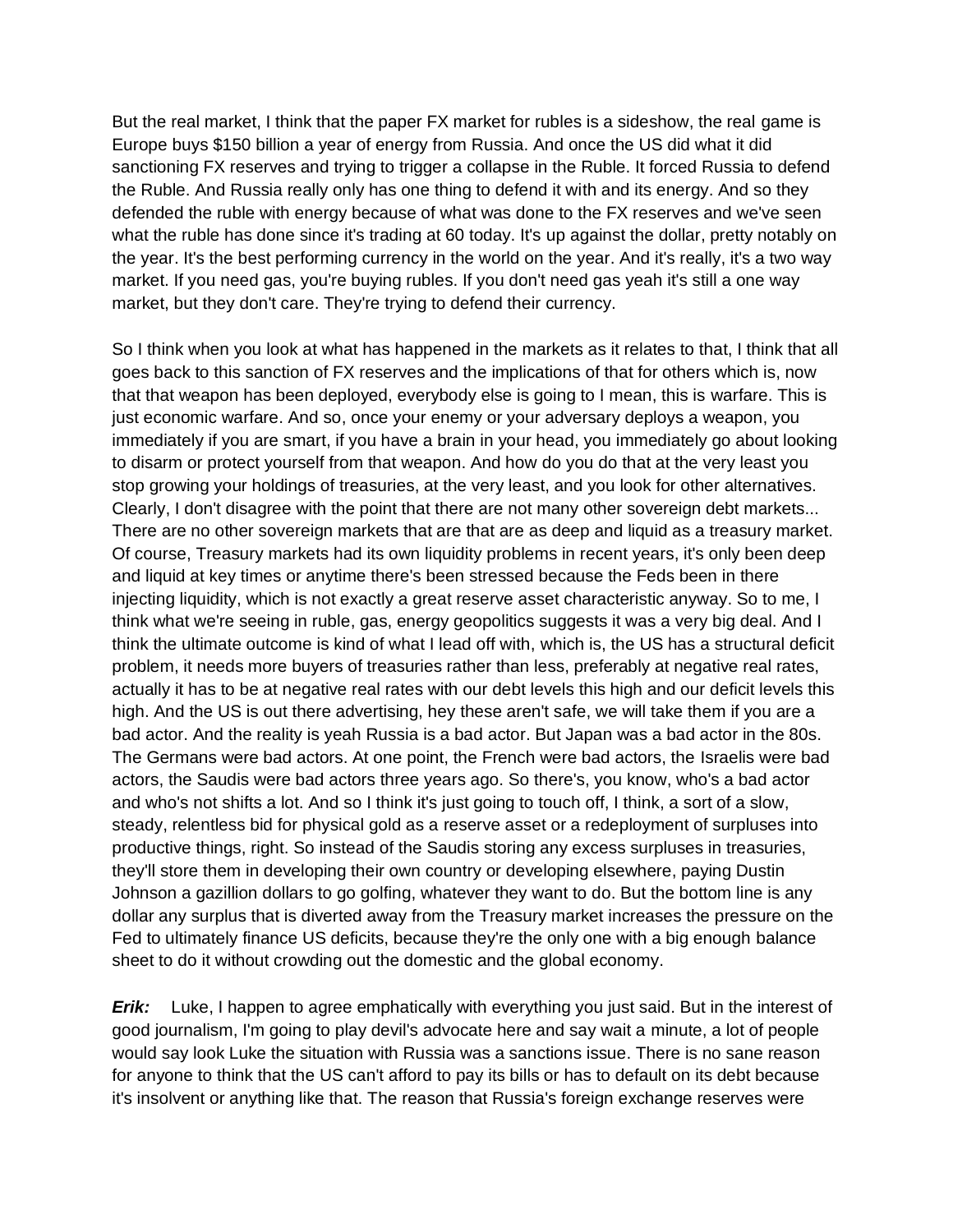seized was because of Russia's aggression in Ukraine. And people might say it's not completely unprecedented in the sense that after Pearl Harbor, Japanese assets, I don't know about Japanese FX reserves. I'm not that good of a monetary historian but certainly a lot of Japanese owned financial assets in the United States were frozen after Pearl Harbor. So it's not unprecedented. And I guess to my thinking Luke, if I had to try to make the counter argument here, the big counter argument would say look Luke if what you're saying was true, the price of gold would have doubled by now because if we saw other people losing faith in the US Dollar as a reserve asset because they're afraid that what happened to Russia might happen to them. They would be divesting US Treasuries, which is certainly reflected to some extent by the upward pressure we've seen in yields, and they'd be reinvesting in gold or some other reserve assets and gold hasn't budged. So how could that possibly be true?

**Luke:** Ultimately, you can only watch the flows of gold and you can see, I mean, was it the Czech central bank came out last week and said we're going to increase our gold holdings out on 10x over the next several years, from 10 tonnes to 100 tonnes. You could see the Indian central bank buying more gold. You can see the flows, the price ultimately, think of what we've said in the past is none of this is going to matter for the price of gold till it matters for the price of gold. The only thing you can conceive of is the amount of paper derivatives on gold on allocate paper derivatives is expanding faster than demand in theory, or it simply hasn't really begun in earnest yet it being the shifting from treasuries to gold. I mean, because when you look at the inventories that say Comex of gold, a small hedge fund could go in there and create a hunt brother short squeeze. Alright, so the reason they haven't, everybody likes to make more money. So if there's only a little bit of inventory at COMEX, relative to the amount of dollars out there, and nobody has done it, either. We have to believe everybody in the world with more than a couple 100 million dollars in assets doesn't want the free money implied by creating a Hunt Brother short squeeze in the COMEX Gold market or there's a political reason that they have been told not to try that or someone has tried it and has been told not to try who knows.

But at the end of the day for me, it's less about hey, gold hasn't doubled. So, it's not positive for gold and more about just a structural long term secular positive bid for gold as a reserve asset over time. I will say, I think this is probably what I should have led with, which is, if you look at what US rates have done, and you look at what gold has done, gold should be \$400-\$500 lower than where it is today. It hasn't budged. So I would say, I think part of why gold hasn't moved is less some of the paper derivative stuff, which is always something to consider as a gold investor all that. And I think it's more that there is still tremendous credibility that the United States is going to raise interest rates and tighten policy and induce a recession. And I think the fact that gold is \$1850 today and not you know, where it should be unreal rates which is 1450 or 1300. I think is an early sign of exactly, a big picture of exactly what we described, but more importantly, more acutely. I think there's a lot of people that I think the gold market is calling BS on the US's ability to raise rates and to tighten policy in any real way in any real sustained way.

*Erik:* Let's come back to Russia defending its currency through energy. It seems to me like you know, this time a year, Europe can get through the summer without needing Russian gas nearly as much as they do for heating in the wintertime. So does that set up a tradable situation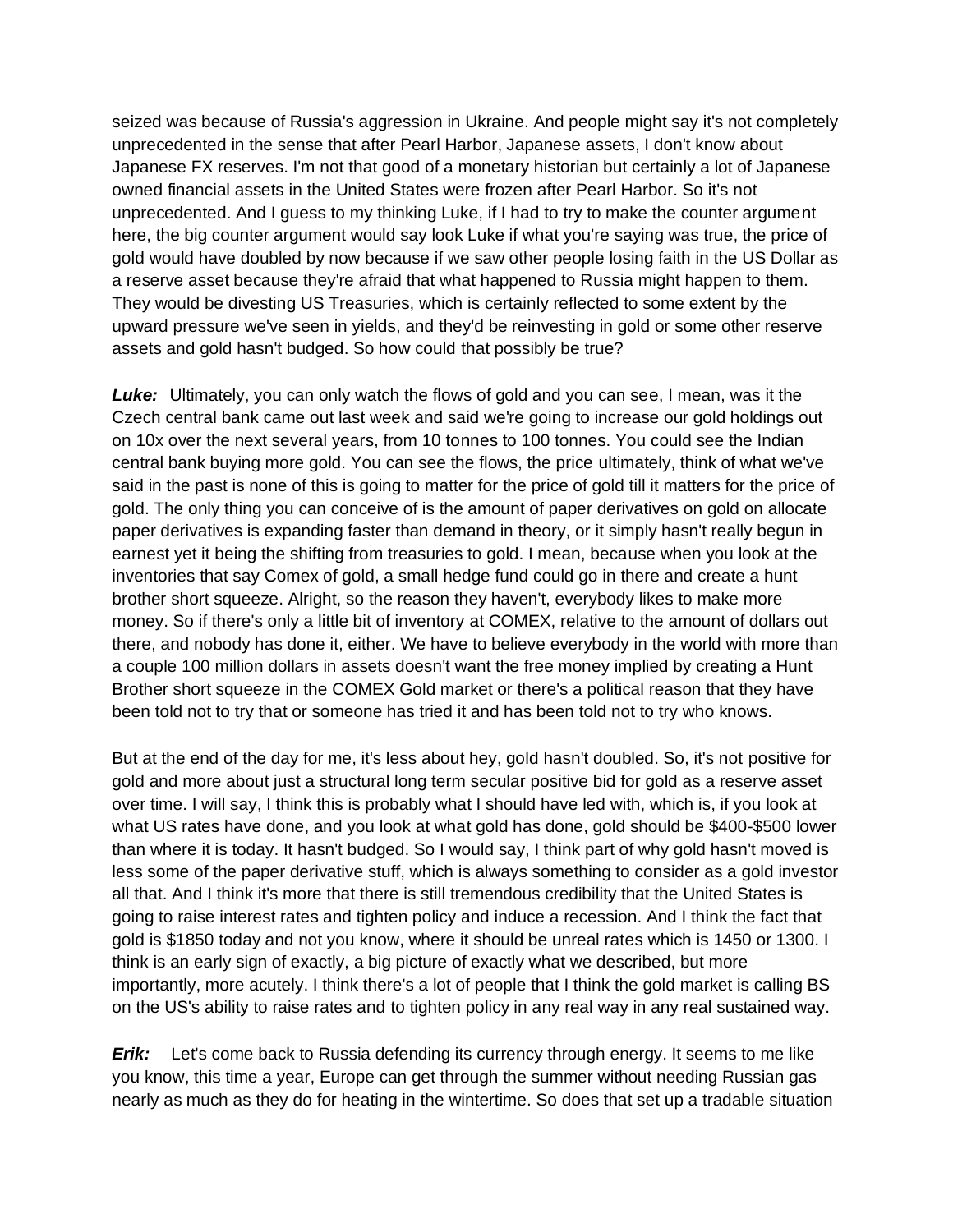that's coming up in the fall where we potentially get Europe being forced to go back to buying Russian energy which Russia might continue to demand rubles for? Does that strengthen the ruble even further or does that trade break down at some point?

Luke: I think, yeah, I think the ruble is gonna keep going up. I don't know whether it's tradable or not, particularly to people in the West either due to shadow or self-banning or actual outright sanctioning of Westerners trading that. I think the ruble is going to keep going up. Because of what that describes, I think the tradable aspect of it is probably short the Euro. I watch it what I watch what the eurozone's doing. I think it was Louis Gave who had the phrase, the Americans are willing to fight the Russians down to the last European. And as harsh as that is, and it's tongue in cheek as is. I'm waiting for European leadership to sort of wake up because I watched what Europe is doing. You've got this debt level that is completely unsustainable. You have followed policies, the encouragement of the Americans to start cutting out your energy inflows, your energy supplies, and the only way you can afford to pay that debt is with more cheap energy not less cheap energy. I mean,what we've been highlighting for several months is that the Europeans are going down a path, the same path or directionally the same path that the Weimar Germany went after World War One, which was Weimar, Germany owed a bunch of debt. And then the French showed up in the Ruhr Valley and seizrf the coal reserves, seized energy, reduced energy into the German economy as a war reparation. And the Germans made up the difference by printing the money. And we all know what happened then famously, and it's not apples to apples purely, but directionally we have a situation where European debts unsustainable, wildly unsustainable, and now they voluntarily are getting rid of their energy, which is sending production. PPI right, I mean, I saw it the other day, German PPI is running I think 30%. The German boon is like 60 basis points, right. So, like, there is no planet that the ECB can raise rates high enough to reduce energy input inflation without blowing up the debt, when they're cutting back their energy inputs from from the Russians.

And so, what's the response you get? Well, you see it in the UK, we're gonna start handing out 400 pounds to everybody because energy costs have gone up, are you insane? Like, they are literally in Europe and UK setting up an energy hyperinflation death spiral with their currencies, which, if I'm looking at it from a very Machiavellian way, there's I think probably certain interests in Washington that would love to see that happen. Watch the Eurozone implode get those German surpluses recycled back into buying treasuries instead of financing, you know, Southern European deficits. But I I think the tradable trade here as we get towards the fall, I think the base case is I think there's two outcomes. I think the first outcome is Europe sticks to their guns, energy inflation goes nuts, and or their economy collapses, their ability to service their debt collapses. And then either that entire market and economy collapse chaotically, which will bid the dollar and US Treasuries for like a cup of coffee, and then that will collapse the US markets in the US economy as well. Or we get to the fall it starts getting cold at night and Europe goes sorry USA, we're done. We can't do this. We can't let people freeze here. We're going with the Russians. And the Japanese go hey America Yen is at 132 keeps rising, our energy costs keep rising. We gotta call the Russians, we got to ask him for gas in yen, sorry, we're leaving you too. And so I think as we go to this fall, what's the tradable possible options are either basically an economic or inflationary, the Euro collapsing against the dollar or a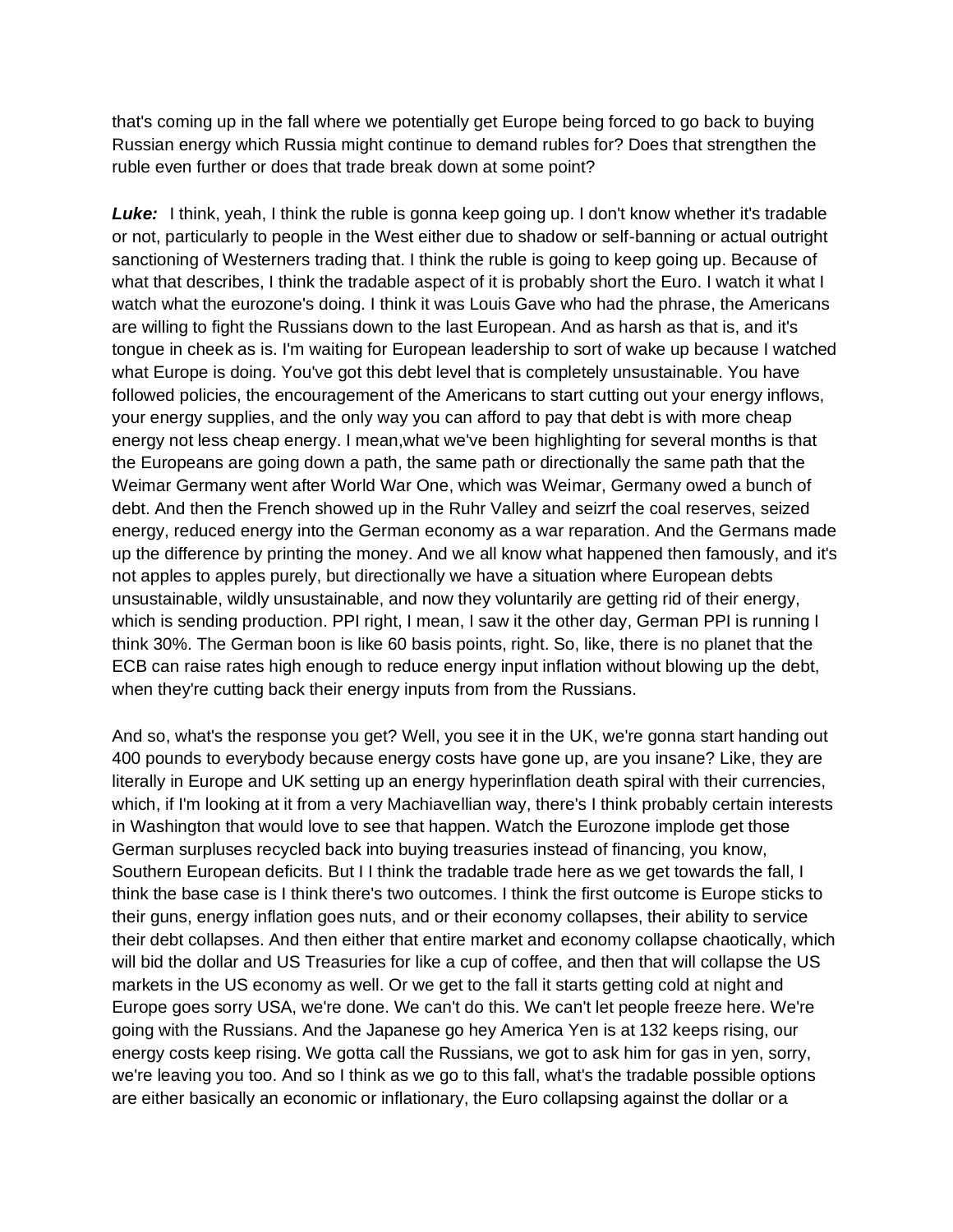massive reordering of the post war security order as we have all come to know it, which is to say the Europeans and the Japanese say sorry America, we need gas, we need people to not freeze to death more than we need protection from you or the relationship as it's been structured. And I don't know how that is tradable. I think if that happened, that's probably dollar negative I would think but I don't fully, I haven't fully thought about the implications of that from a market standpoint. But that's how I'm thinking about it at this point.

*Erik:* Luke, French President Emmanuel Macron seems to be the odd man out in Europe where everybody else is banging their fists on the table saying Russia bad guys. Macron seems to be the one saying wait a minute, let's think about what we can afford to do in terms of alienating Russia. Let's think twice before we burn any bridges. Is that just because Macron has a different philosophy than other leaders or is there something about French economics that make France more vulnerable to this energy situation with Russia than other countries?

**Luke:** You know, and I don't know all of the specifics about who's taken, I thought the Germans were most susceptible in terms of percentage of energy inputs, I thought the French still had a bunch of nuke plants that were running that might make them better off, but I might be missspeaking. So I don't I don't know for sure. I don't know if that is tied to historic French desire to maybe a little more animosity towards the Americans than the Germans say, historically, within the European Union. I don't know if it's that or if there are commercial interests or if it's energy. I don't really know, maybe he's just actually being pragmatic as opposed to the others in Europe that are pretending like it's not going to get cold and that they don't need the gas, which is like believing in maybe skittle shitting unicorns are going to deliver the gas to them. I don't know...

*Erik:* That actually sounds more likely to me than the other option, which is President Biden already promised to deliver to Europe as much gas as they need using nonexistent export terminals to fill up nonexistent LNG transport ships in order to supply the gas. In any event, let's move on Luke, you and I have talked quite a bit in past interviews about your view that over a longer time period, the US dollar for a lot of the reasons we're talking about the loss of confidence of other nations in the dollar reserve asset, that that would cause the dollar to decline dramatically. Yet, in the tactical timeframe, you just said a moment ago that it's very likely that the Euro could collapse against the dollar, which means dollar up substantially. So I think these are actually compatible views but help our listeners reconcile that apparent contradiction.

**Luke:** Yeah, I think it's ultimately just an order of sequencing and the pace of that sequencing, where if the Euro collapses against the dollar. The dollar is going to skyrocket, you'll see a flight to safety in the dollar. I think you'll also see as the dollar rises, you'll see Treasury selling around the world to raise dollars, global dollar assets selling to raise dollars. So you, you're talking about a scenario where two things are going to go up. Oil and gas, as one are going to go up, and the dollar is going to go up. So the dollar is going to rise against everything except oil and gas. And the dollar is going to crash against oil and gas. In that scenario in my view. And that then leads to a scenario where as oil and gas go up, Russia gets stronger. And as the dollar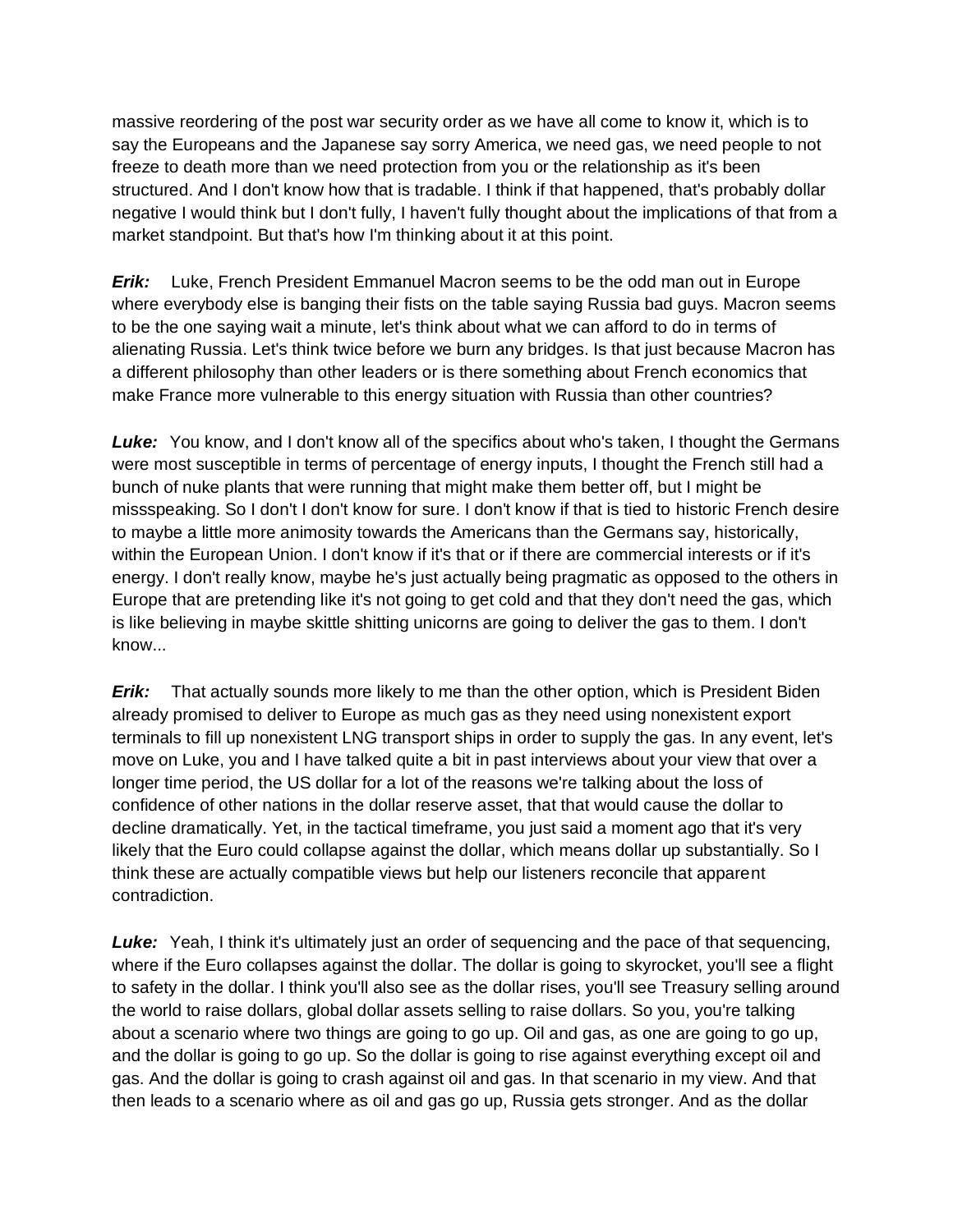goes up, America gets weaker. Because as the dollar goes up, US corporate profits decline, layoffs go up, US deficits go up, US tax receipts go down. And that math will happen. I think the US is betting that at some point on the dollar, oil and gas will fall and they will come out ahead and they can use the dollar to once again as a blunt weapon to beat the world into submission, including the Russians. And then Americans can buy up the world on the cheap, and we restart the whole cycle, etc. I don't think that's how it's gonna go. I think energy prices, as the dollar goes up, and the US economy declines, you're in a sort of stagflationary environment here in the US. US goes into recession. You're gonna and we're gonna go back to the point I made at the start, which is the Fed has never begun tightening with US debt to GDP at 120%. And US deficits at 6 to 7% of GDP. It's never happened, not at least in 80 years. So anyone, sort of applying the framework of the Treasury market and US markets and the dollar of the last 40 years, I would take those without that framework, and I would throw it in the trash bin, because the reality is the Fed has never tightened with debt this high, and with deficits this high as a percent of GDP.

And what that means in plain English is that as that recession happens. As oil and gas spike and as the global economy tanks, and as the dollar strengthens, and the US goes into recession, US Treasury yields are going to rise, not fall. And so there's no playbook anybody has seen where US goes into a vicious recession, and US interest rates go up. And again, that then goes back to okay well we got oil and gas up, we got dollar up, and we've got rates going up. Who's got the better balance sheet Russia or the United States? Who can better weather a rise in interest rates? Well, Russia's rates are at 11 right now down from 20. And they're fine. US couldn't afford 11. US can't afford... I mean, we're seeing it right now. Targets numbers this morning, US can't afford... Where are we at? 75 basis points, 100 basis points on Fed funds. I don't even know where we are. So it really is a balance sheet contest between the US and Russia at that point. And I think Russia wins. So that's I think, when you marry those two up? Absolutely, I think in the short run, it's very bullish for the dollar. To the point only that it becomes apparent to markets that the US has a balance of payments problem, which is what US recession, but rates up is telling you. And I think basically the moment you see the US go into a recession due to the factors we just laid out and they see the treasury yields start to go up. I think that's going to be a dinner bell for people to sell the dollar, to buy gold, buy bitcoin, buy more commodities, buy more inflation hedges. Because once you see the US go into recession, and Treasury yields going up, because of the balance of payments problem I just laid out. That is a message to those with the eyes to see it that one of two things is going to happen. The global economy, the US dollar system is going to go into a debt death spiral, which is, Brent Johnson's hey the DXY goes to 200 and the world collapses. I don't know that that'll happen. But it could if the Fed just stands aside. The more likely outcome and and why I think it is, dollar negative is much more likely as the Fed comes in with some version of yield curve control and actually prints money to contain US Treasury yields in a recession. And the balance sheet goes vertical, instead of the DXY. The Fed's balance sheet goes vertical instead of the DXY and as that happened, I think the dollar goes down probably a lot. So that's I think how I would rectify that tactical and path relative to the sort of how it ends up in the end.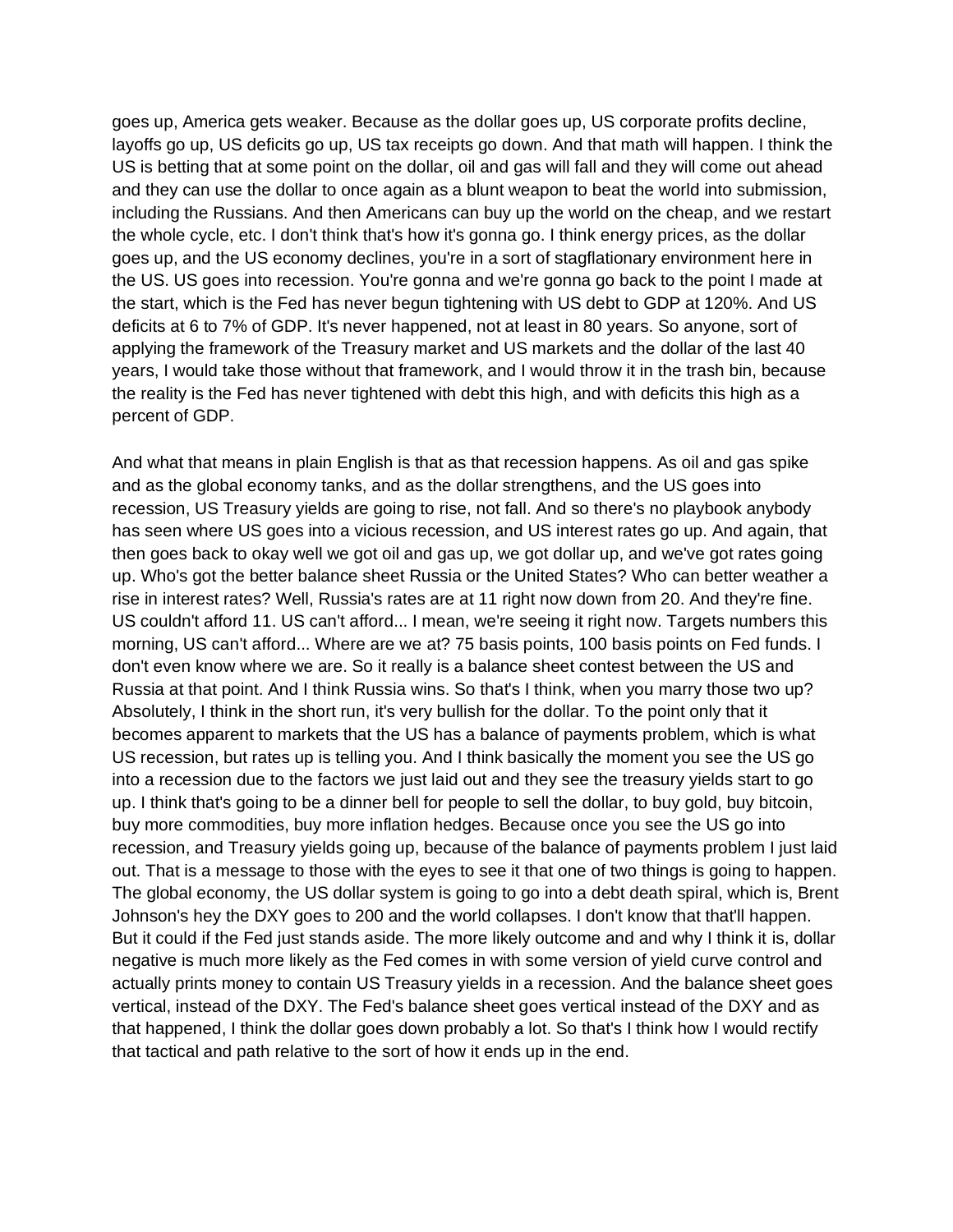*Erik:* I want to go back to your comments about stagflation, something that's really surprised me and we get a lot of really smart guests on macrovoices and with the exception of Ronnie Stoeferle last week who's a gold guy, it's not surprising that he's on a stagflation focused message. Just about everybody else I talked to is telling me look, the inflation spike that we saw was a result of the pandemic and supply chains. Oh, it's already peaked. The peak is behind us, you know, we're headed back down to 2% inflation. And I don't agree with that at all but I'm shocked by how consistent that view is. What's your take, Luke? Is it true that the inflation that we've seen was entirely about the pandemic or could this be the beginning of a secular inflation which is my thought.

**Luke:** I think it's absolutely a beginning of a secular inflation whether you want to... Now within that, are we in a deflationary cup of coffee for time period for stuff you buy at Target? Probably, for used cars, maybe probably. For oil? No. Gas? No. Food? No. Secularly though, you can't get online or go somewhere without saying hey deglobalization or we're going to reshore. If globalization was disinflationary for 20-30-40 years, it's strange credulity to think that deglobalization and reshoring won't be secularly inflationary. So I think that's sort of I think that's point one that secularly I think that's enormously inflationary. And I think that's something that's going to happen, in part based on what we've seen. But I also think it completely ignores what happened here, which was we had a government transfer payment bubble that as a result of, of the backside of COVID right getting sort of trying to, to drive a recovery. And I think you have to go back to again, the US balance sheet, the US government cannot repay its debt without inflation full stop, they need negative real rates. You know, when you have debt to GDP at 120% and you're a twin deficit nation, if you do not have negative real rates, you will mathematically default. It's like third grade math.

And so this is the elephant in the room that I think everybody's saying that, hey you're good. We're gonna go back to 2% inflation, we better not! We go back to 2% inflation. US real rates go positive. That is a your implied bet is that the United States government is going to default. In my opinion, there's zero chance of that happening. So, are we in a brief period in time where stuff at Target goes down in price because their inventories are up 43% of their demand is falling? Yeah, maybe probably. Is it negative for oil and gas? No. Do I think we're gonna have deflation in oil and gas in any real way? Probably not. And I think again, I think the real bottleneck in all this is the dollar is a reserve currency. We are the center of the system and our balance sheet. We literally cannot afford our debt unless US real rates are negative. US real rates negative implies sustained inflation. And so and that's I think ties back to the point I made before earlier as well about why gold hasn't risen it, why isn't gold risen more? Well, it's done really well given what rates have done. But to your point Erik. There's still this widespread consensus view that inflation is going to return to normal. The US balance sheet tells you there's like zero chance that's going to happen. That inflation is gonna return to some normal pre-COVID level. It better not because inflation returning to some free COVID level on a sustained basis implies the US government defaults on its debt. And I think there's zero chance that's happening. So I just think we're in a period of time right now, between sort of two trapezes, right, we've let go of the 2020 through mid-2021 of, hey, we've got fiscal stimulus on top of fiscal stimulus on top of fiscal stimulus and the Feds monetizing the whole darn thing.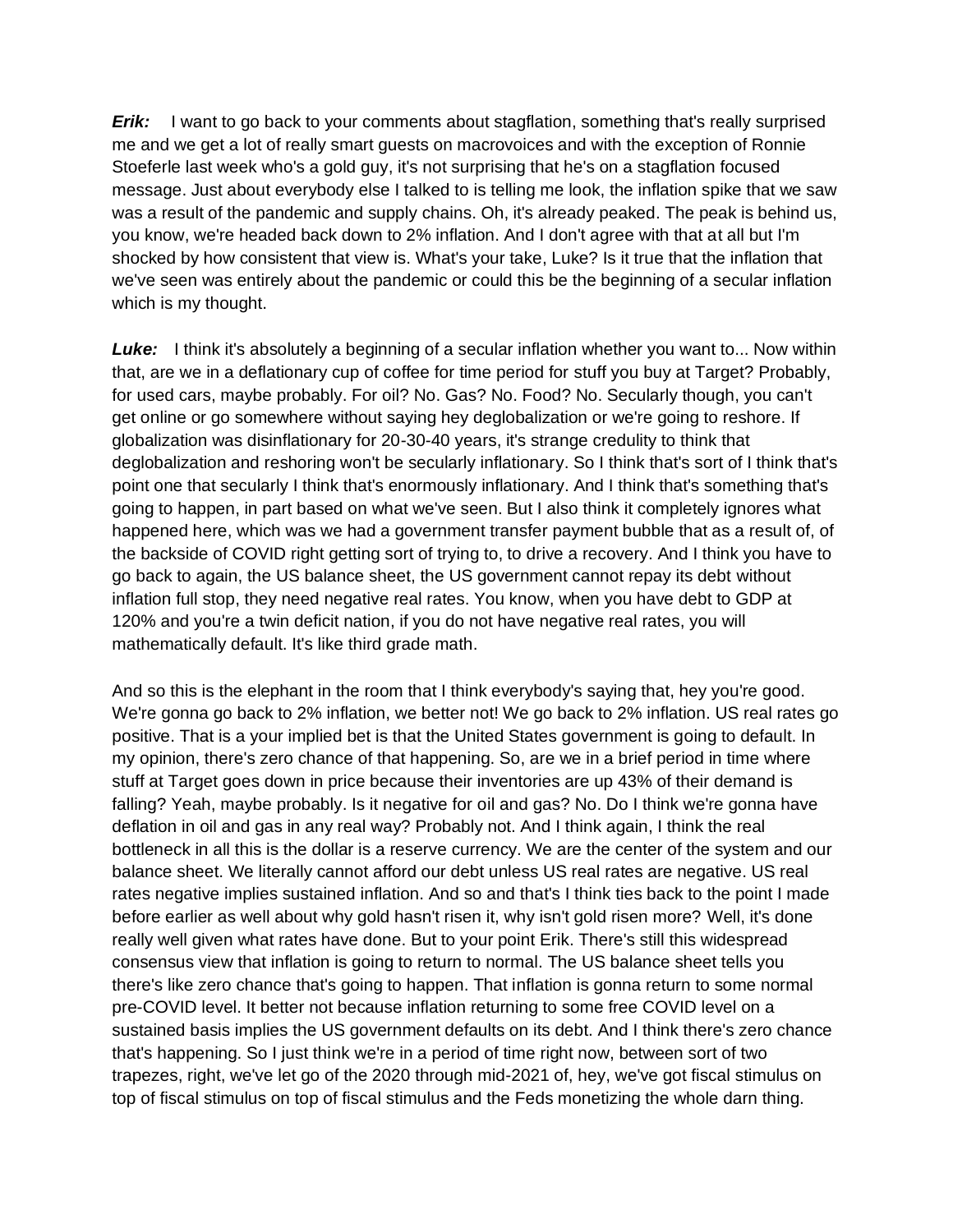And, we've sort of let go of that trapeze after policymakers had the crap scared out of him by how bad inflation got, and now we're in sort of this, well, they're just gonna stop inflating and they're going to tighten, they're going renormalize and we're all gonna go back to normal.

There's in my opinion, virtually zero chance of that happening because of the balance sheet of the United States. That Rubicon has been crossed. The United States debt to GDP is 120%. The deficit is 6 to 7% of GDP. We are as a nation, with record tax receipts, like off the charts record tax receipts, the United States still cannot afford its treasury spending, its entitlement pay goes or its defense spending altogether with record tax receipts. And so unless they're willing to step up and slash one of those three things massively, let alone everything else they spend money on. The balance sheet of the United States is our leading indicator, and it tells you we are going to get inflation for a long time to come. And I don't know when we catch the next trapeze. I think the slowdown we are seeing. This rapid slowdown we're seeing in the US economy as we speak, I think is a sign that the next trapeze is coming towards us and what does that look like? That looks like you know, two months ahead of a midterm with the US heading toward recession. Hey guys so \$10,000 debt forgiveness, student loan forgiveness for everybody. There's a huge chunk of fiscal right there. But the bottom line is the leading indicator is the US government's balance sheet. They need that 120% debt to GDP to get back towards 70 or 80% of GDP before they can before the Fed can normalize policy without blowing up markets, without blowing up the US and global economy. And just by way of context, the 8% CPI inflation we saw in 2021. It took it from 129% of GDP to 122% of GDP. So we need double digit inflation for probably five years. And if we don't, then you're going to see what we've seen year to date, which is stocks down, bonds down, and wash, rinse, repeat until either you have a systemic collapse or the Fed is forced to come back into finance US deficits.

**Erik:** It sounds like our views are extremely compatible, Luke. I'd like to introduce my own thoughts on inflation and get your feedback. I've been calling this or I'm starting to call this an inflation Dipsy Doodle. What I see is, of course, the inflation that we've just seen, there was a transitory effect from the pandemic supply chain interruptions that exacerbated the beginning of what I think is a secular inflation. Well, those transitory forces are coming out of the system now. And that's why we've seen a peak. And that's why almost everybody, except you and I are saying okay, look, that inflation thing was just a scare, it's behind us never to be seen again. So I think that inflation continues to come off for a little while, until it starts to come back in probably led by energy prices. And then I think the next point where maybe there's still another round of people staying in denial, is we get to even higher inflation than what we saw at the peak a month or two ago. But everybody says okay look, that's just because of that stinkin Vladimir Putin, it's all his fault. And it's because of what he's doing in Ukraine and how that's affecting energy prices, but that'll be transitory too. And there will be transitory too, at some point we'll get some resolution to the Ukraine war, and inflation will come off a little bit except it won't go all the way back down to 2%, it probably won't get back down to 5%. And then it goes up and it makes a new high. And I think at some point, you get this oh my gosh moment where it's like, oh, it really is a secular inflation that started around the pandemic bottom. And we've just been kidding ourselves with all of these excuses we're making about why it's transitory when in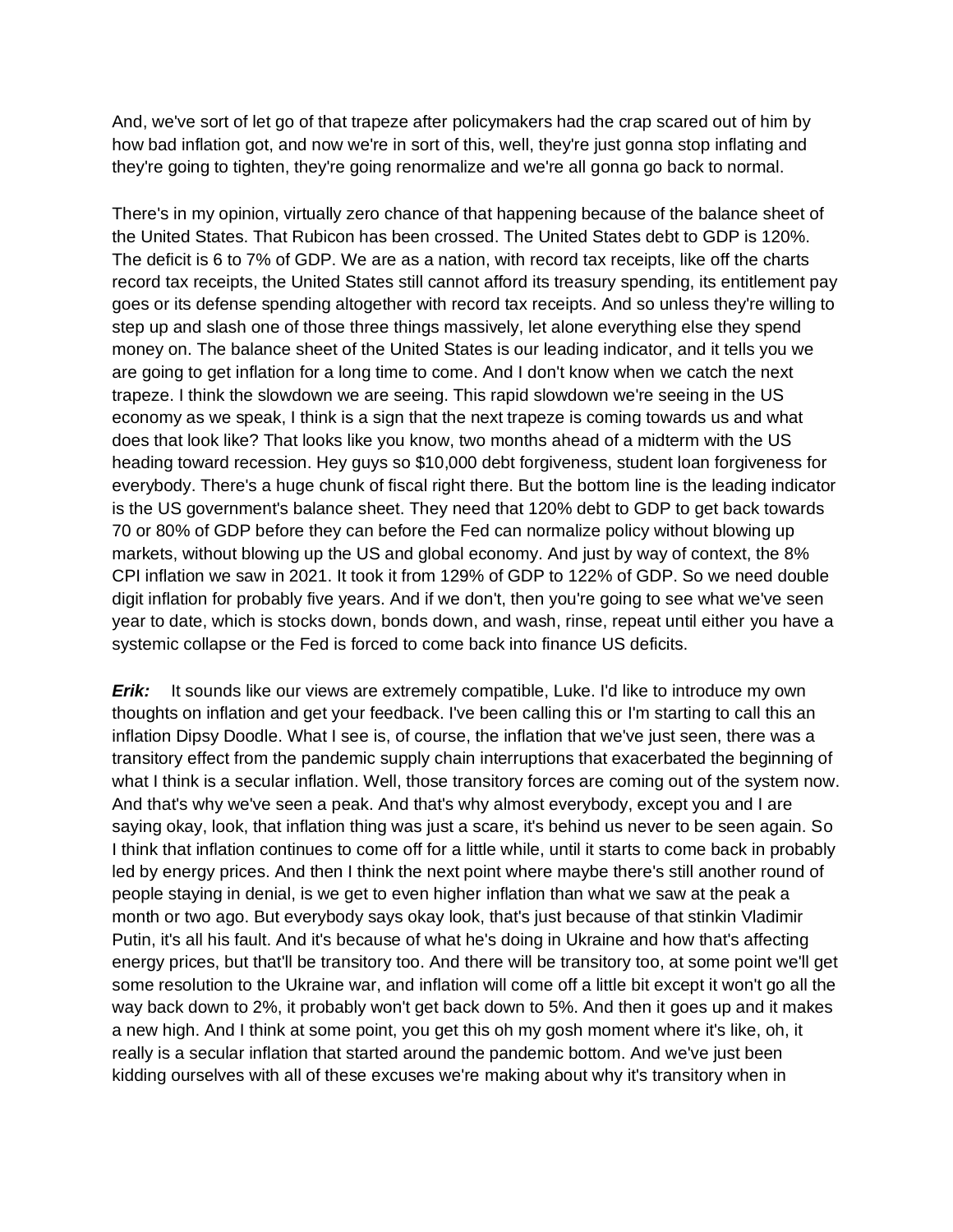reality, those are just exacerbating factors that are ignoring a much more important underlying base trend. How does that jibe with your thinking?

**Luke:** I think it makes a lot of sense, I think some of it will definitely be energy driven or energy exacerbated. Because one of the great underappreciated factors in the inflation debate that's been going on in my view has been this fact, which is, it's been almost four months now since Putin invaded Ukraine. And we saw oil prices rise, whatever they rose, I guess they were up probably what 35, 40, 50%. And consensus overwhelmingly at the time was don't worry, America will step up and will increase energy production. Shale will come through. Last time I checked a couple of weeks ago, US shale production was up 100,000. Excuse me, US total oil production was up 100,000 barrels a day. 100,000 barrels a day. And when I talked to people in the energy patch, it ain't coming. It's you are for a whole number of reasons. you've drilled and fracked a lot of your A and B locations and you're left with C locations. So productivity is declining or non existent. You've got inflation and supply chain problems in all sorts of energy related industrial goods, etc. You've got employment problems, because when you laid a bunch of guys off, two years ago, it wasn't like they were sitting around the phone waiting for a callback. And so you've lost a massive amount of your skilled labor that introduces further inefficiency. So I think when... the message, there's a message that's been greatly underappreciated.

And really, let me let me add even to that, China basically shut down for several of the last month or for a couple of last months. And so you've got a situation where China has been shut down to a significant amount and oil didn't drop. Oil didn't drop and oil ran up, and US shale didn't respond. And so I think one of the sort of still wildly underappreciated dynamics is this peak cheap energy view, which is something we've been writing a lot about, which is just like the marginal barrel of oil, what's the marginal. What's he cost? What's the marginal oil barrel cost? What's the price today, there's your marginal barrel, you know, it's not 40 or 60 or 70. It's 120. And to really grow production, what the last three months four months have taught us is to really grow oil production by 150. Who knows but it's an expensive number that is going to add to inflation at a time when the US balance sheet is in a position where the Fed can pretend they're going to tighten and they can't structurally, the United States government cannot afford positive real rates. They need negative real rates, which means they need inflation well above their interest rate or else they will default on their obligations.

And so I think between this dynamic and I think there'll be an interplay. I think we're seeing a little bit now. But I think there will be a sustained interplay between this dynamic of the US must have significantly negative real rates on a sustained basis to afford its debt just to keep the wheels on the car. And this peak cheap energy dynamic, which is, prices are going up and no one can produce more oil, in part because oh, by the way, the Big Four shale basins are declining, existing production is declining at a 5% per month rate. So just to stay flat, you got to grow production 60% a year. I think those two are going to Interplay back and forth to each other. And I just get the sense that there's a lot of bond bulls out there that just, they're not looking at either one of these two, which I think are, you know, forget elephants in the corner, you have two King Kong's in the corner as a bond investor that I just think are going to sort of,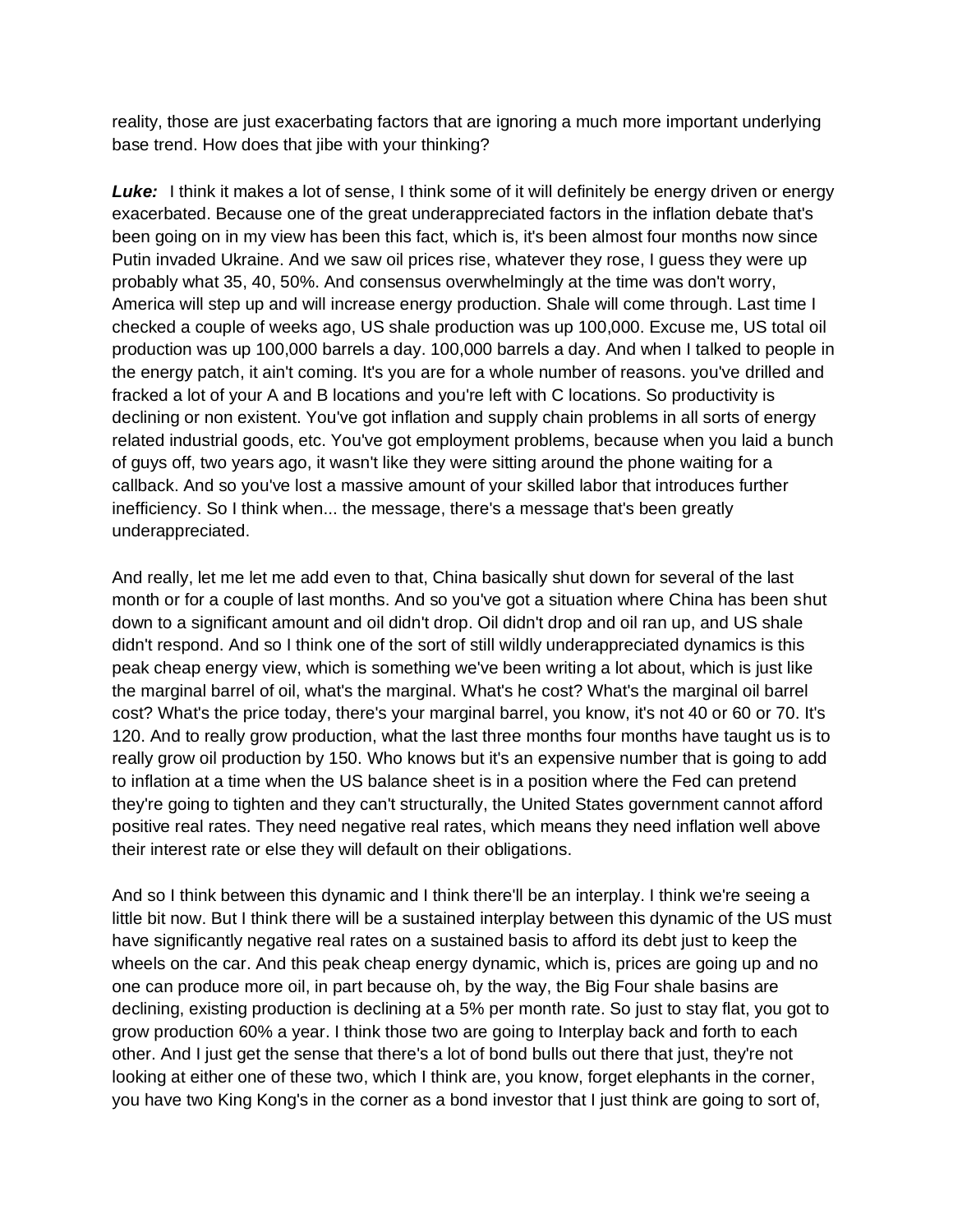reverberate back and forth and drive secular inflation I think much higher over the next three to five years than most people believe is possible at the moment.

*Erik:* Let's go a little deeper on your comments about the US having to have deeply negative interest rates in order not to default. What you describe is just third grade math, it ought to be obvious. I'm quite certain that the Congress of the United States and the White House don't understand this. So I don't know if that means it's above third grade or if they're below third grade, but I'm sure that they don't get it. So let's go a little deeper, because when you say they would be forced to default, look, the US can print money in order to not default. Now, you can certainly make the argument that that ought to be inflationary and ought to lead to inflation but they don't have to have the inflation in order to push the button, print the money, and pay off the next Treasury payments. So why do you say that they have to have deeply negative interest rates in order not to default on their debt?

**Luke:** Well, you can just see what's happening, right? So the punchline is that up until just recently the US tax receipts, total tax receipts, were not covering just the Treasury spending, right? Which is interest and other things treasury is spending on entitlement pay goes. So with tax receipts that are record, I don't know 4.3 trillion maybe. Last year, the US entitlement pay goes just what they wrote out in checks to pay entitlements to keep those entitlement obligations, money good right to pay out what they're owed. They paid 2.8 trillion so nearly 70% of tax receipts alone are going to entitlement pay goes which is you know, health and human services, social security. And then defense, which is 800-850 billion probably not going down now that we're in this thing with this proxy war with Russia and writing checks to Ukrainian like it's going out of style. So those three alone, Treasury spending, entitlement pay goes, defense, with tax receipts, really in a bubble. If you look at the chart, it's incredible. Up enormously year over year with the tax receipt bubble, the US was able to get to 100% of their big three expenditures. Then they have to borrow the money for everything else. And the issue then is the tax receipts if you look at them, they've been very tied to asset prices. So when asset prices, and particularly when stocks fall, tax receipts fall, and just on a slight lag. And so now year to date, we've seen stocks fall, bonds fall, crypto fall, home prices are maybe flattening out we'll see. At any rate, the point is that tax receipts are going to start dropping year over year alongside asset prices, probably within the next few months. But entitlement payments are not going to drop, Treasury spending is not going to drop in fact, it's going to go up because interest rates are going up. Defense is not going to drop because the after mentioned proxy war with Russia. So you're going to get into a rising deficit scenario. And if we have a recession, the last two recessions, US deficit as a percentage GDP rose by 500 to 800 basis points. So you're looking I don't know a trillion to 1.6 trillion more in Treasury issuance. Who's the buyer? With the dollar going up foreigners are sellers on net and certainly not buying anywhere needed enough.

Feds selling allegedly right? Everybody believes Feds gonna tighten away for the next couple years, which is I think wrong but the Feds selling, treasuries selling. They'll sell more as I asset prices fall because receipts will fall, so their expenses won't fall. So issuance will go up. So Treasury selling, Fed selling, foreigners selling because of the strong dollar so who is the buyer? And the answer, of course, is well, there's always a buyer at the right price. Exactly. So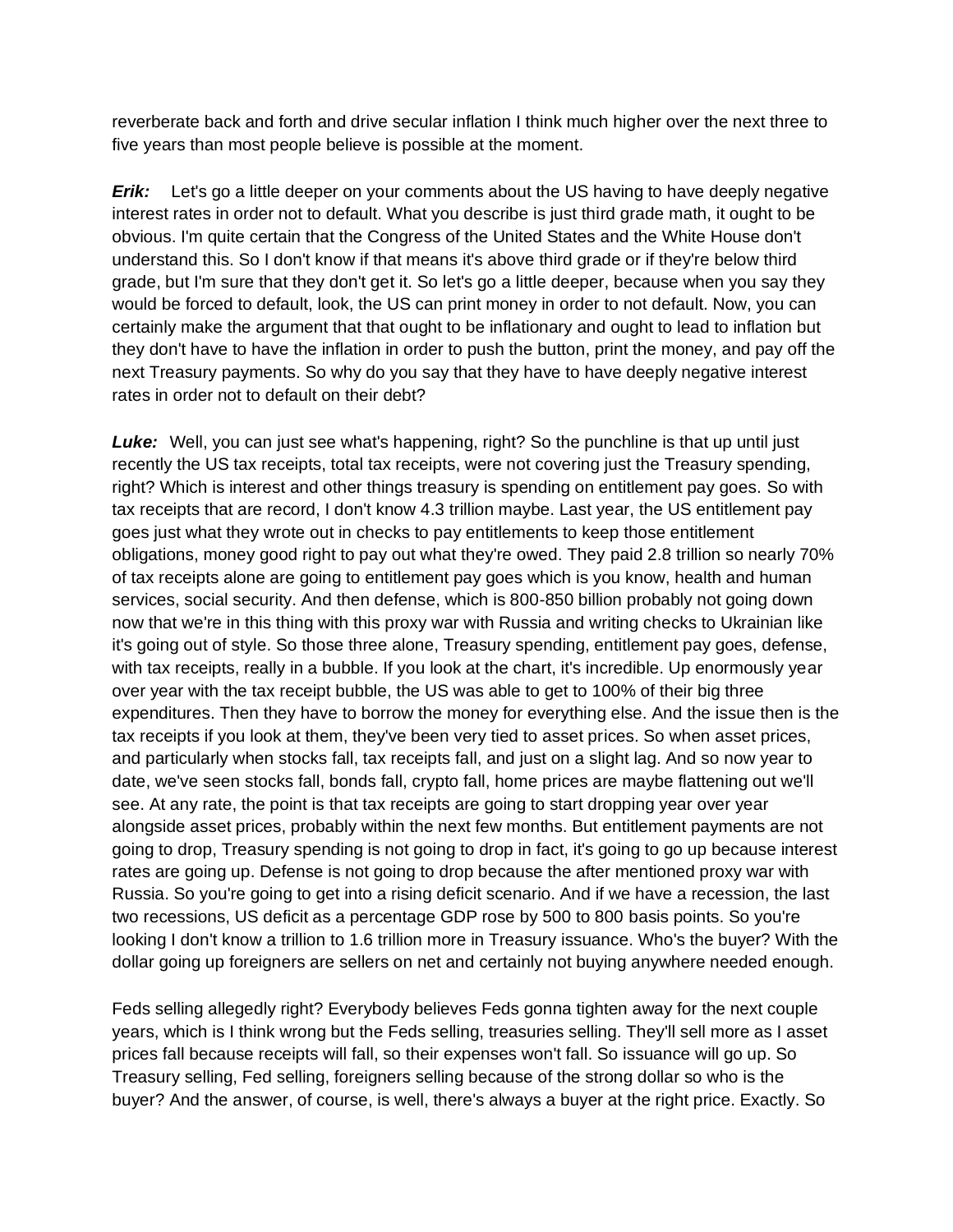now rates are gonna go up to find where that is because private sector balance sheets aren't big enough to finance that number. By the way, they have to sell other assets to raise the capital to buy those treasuries. So what do they sell? They sell stocks, what do they sell other assets, asset prices down, tax receipts down, Treasury issuance up, oops, we have to upsize the auction oops, so you get into this debt death spiral where again, when I say the US would default, that is the ultimate end game if the Fed just stands aside. The reality of it is that way before that, to your point, the Fed can print money, and they will. They'll come in and they will print the difference. We've seen it repeatedly over and over. But what it speaks to is, again, people just aren't considering the US balance sheet because for 40 years, anyone in this business that is under shoot 65-70 years old, has never had to think about the US balance sheet never had to. But if you look at the US balance sheet, it looks like the balance sheet and emerging market except that it issues the reserve currency and it can print money whenever it wants.

So that I think is really where I shake out on why I think it's secularly inflationary. The US balance sheet is where it is they need to get that debt to be able to get out of this predicament, you have to have inflation run higher than your interest coupon for an extended period of time. Once you get debt to GDP back down to 70-80%, then, you can tighten rates, and it doesn't trigger this dynamic of oops, tax receipts aren't covering just our big three. By way of comparison, in 2016, the big three peaked at, I think 130% of tax receipts, and that's when the Fed was monetizing the whole thing, The entire deficit a year and a half ago. In 2016, the Big Three were like 62% of tax receipts. Just to give you an idea in six years how much these things have consumed the receipts. And so it's really along that line of you've got to get nominal GDP high enough to get the debt to GDP low enough so that when you tighten, you don't trigger this shortfall in receipts relative to expenditures that either drives interest rates up, you basically have the free market setting interest rates for a government that owes a lot of money that's not good or the Fed caps rates by growing their balance sheet or or keeps rates politically expedient levels by growing their balance sheet. So that's why... do I think the US dollar is going to default? No. If the Fed stood aside today and did nothing... Would the US government default? Yeah. Would a lot of others default before? Sure. I don't know if it's any consolation, because you know when Brent talks about it, I think he thinks that's a 6, 12, 18 month time horizon. It's like 6, 12, 18 day time horizon. It may be our time horizon. So, that's I think, part of the difference in our views on it. But at any rate, I'll pause there because I've probably over shared.

*Erik:* Luke, you alluded earlier to the possibility of a recession coming in which interest rates actually go up not down though somewhat unprecedented scenario. I'm going to one up you with that and say, not only do I think that is possible, but I think you could see inflation continue to rise during a recession, as much as that's seemingly impossible. I'm convinced that the current political administration would probably respond to a recession by doing things like forgiving student debt, trying to help and that's going to, as you said earlier exacerbate inflation but particularly, I think, almost everybody is assuming if you had a US recession, then oil prices would collapse in half. I don't think that's true at all. I think that they would dip briefly, but they would then continue to rise. If we saw an inflationary recession, which is punctuated by higher interest rates and higher energy costs and higher gasoline prices. First part of the question is,